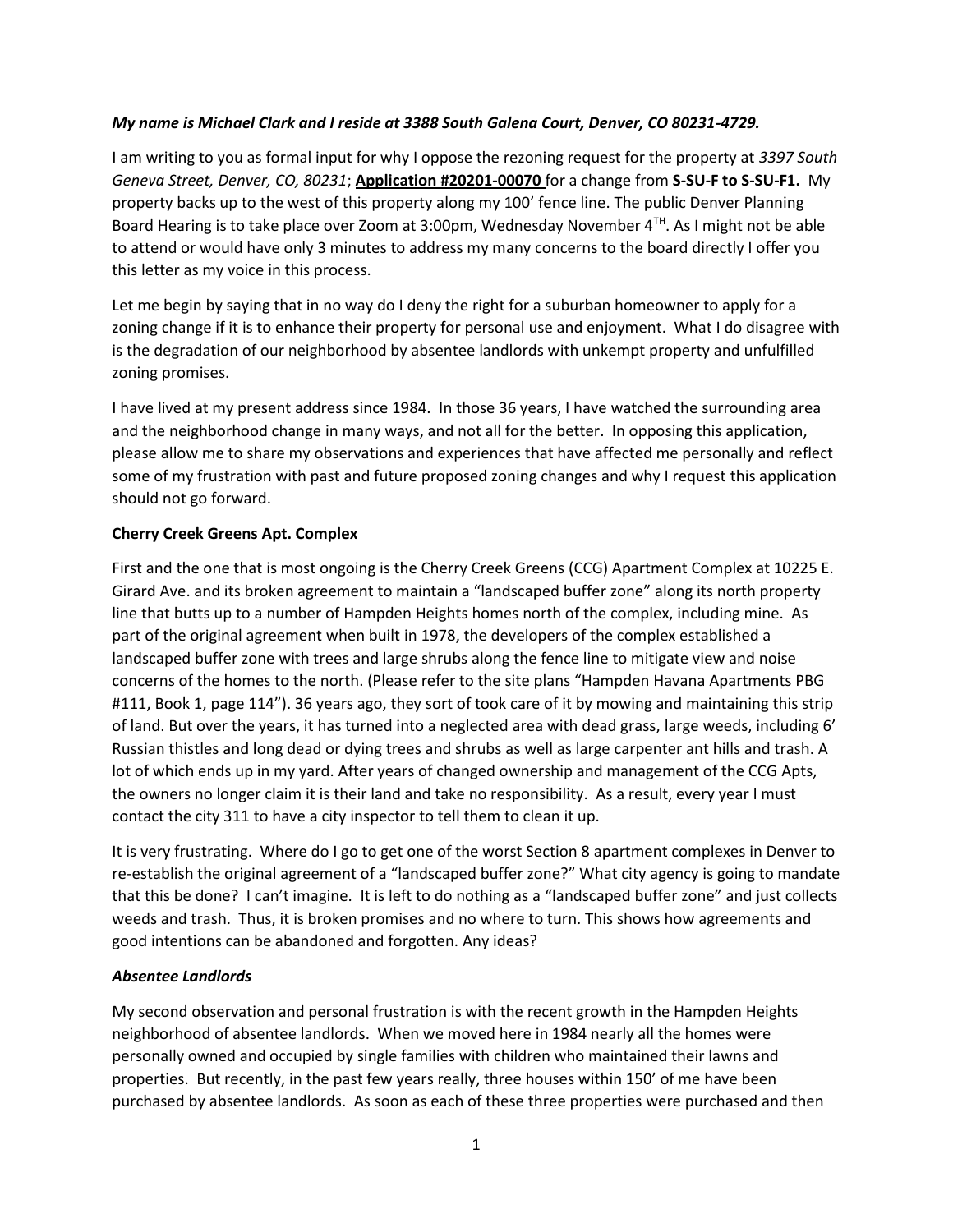rented, the lawns, landscaping and general upkeep was allowed to deteriorate. As did the property owner at 3397 South Geneva who is applying for this zoning change. The lawn and trees are being left to die with falling dead branches and 3' weeds taking over the yard. No one has done one thing to upkeep that property since the day it sold. The previous family kept it up for over 40 years with no problem.

In each of these three rentals the number of occupants increased greatly as did the number of vehicles. One rental house has been basically converted to an auto detailing business with eight or more cars parked on the street on many days with cars rotating in and out daily. What's up with that?

Furthermore, directly behind this house and adjacent to the house being considered for a zoning change, a rental house was being used as a marijuana grow house. It was trashed and vacant for months before being cleaned up and rented again. In the meantime, the yard and house were allowed to deteriorate and the property is still not maintained to this day. Again, this illustrates what absentee landlords bring to the neighborhood. Would you want that 150' from your house?

## **Hentzell Open Space / Joe Shoemaker Elementary School**

My final example of broken promises and changes in zoning is the Joe Shoemaker Elementary School and the loss of that open space. One reason I invested in my property was its proximity to the protected Hentzell Open Space nearby. For decades I enjoyed the fox, deer, coyotes, and other wildlife that thrived in this once protected wetland. Now because of rezoning agreements, I have to look at a large facility that blocks a once unobstructed view of open space to my NE. In addition, Im forced to listen to the school's intercoms outside loud speaker system constantly during the school year! And I specifically looked for a home not near a school, I was a high school teacher for 30 years. Now I am practically living next to one! I hope you see what I am saying about the pitfalls and concerns with zoning changes. Who knew?

I hope my examples of what I see happening around me will give you a sense of my frustrations. And now someone wants to build an attached accessory dwelling (essentially another house) in my backyard. Really!! Just because technically they have enough square footage to support another dwelling doesn't mean it's the right thing or a good thing to do. It surely should not mean that qualifies the request to automatically be allowed here in Hampden Heights. Other property owners like myself have these end of the cul-de-sac lots with larger square footage properties. That was the appeal to me, and I hope will be for the future buyer of this house. Placing a separate SUF1 unit in a backyard for commercial rental use or any use that is not for the direct use of the homeowner is just wrong. If you set this precedent, think of how many other large lots will request to be rezoned.

This is a family neighborhood of single-family homes and was developed and built with this purpose in mind. I've watched families raise children and I see new families buying and fixing up these homes and properties for that purpose all around Hampden Heights. They are investing in their homes and maintaining and improving them. The absentee landlords are not, and they surely are not adding anything positive to the neighborhood. These absentee landlords, including CCG Apts, have no interest in investing anything in maintaining or improving these properties any more than is absolutely necessary, to get as many dollars per square feet in rental space as they can. Let them invest in REITs not in suburban single-family home backyards.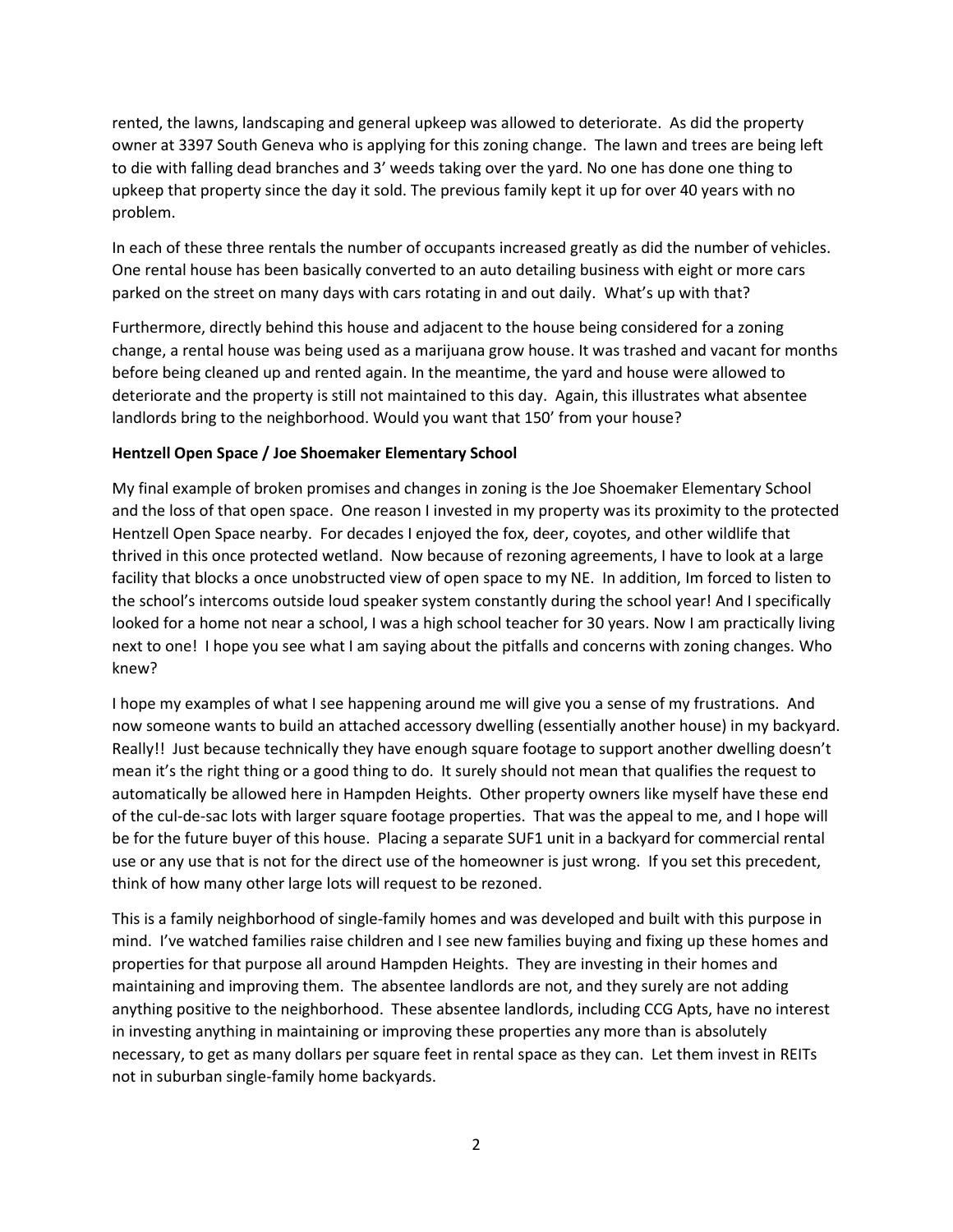Over the years, my wife and I have put much work and money into our house and yard to maintain and enhance its enjoyment and value. What I see happening to my neighborhood, directly around me, is a potential loss of that property value, personal enjoyment and comfort. What am I to do?

The structure in question will be directly behind me, essentially a new house in my backyard within sight of our great room's large windows that look out into our yard directly into this back yard. I do not want to have a new stand-alone structure in my site view. Why can't the house be expanded with an attached addition in keeping with the architecture of the house, to add more rooms to rent if that is the goal?

In conclusion, I hope you may now better understand my frustrations and concerns. If you let this zoning request go forward, you are opening the doors further for the continued degradation not only of the overall neighborhood but of the value of my own personal property as well. These rezoning issues have been in the news recently, and I, like many others, strongly object to what some of the ramifications will be as demonstrated by the examples I have witnessed over the years and which I have tried to share with you in this letter of opposition.

I hope you will review and consider these examples and concerns that I have provided and deny the Application #20201-00070 request for rezoning. I invite any questions or pertinent information anyone might have to help me better understand and deal with these issues.

Thank you, Michael Clark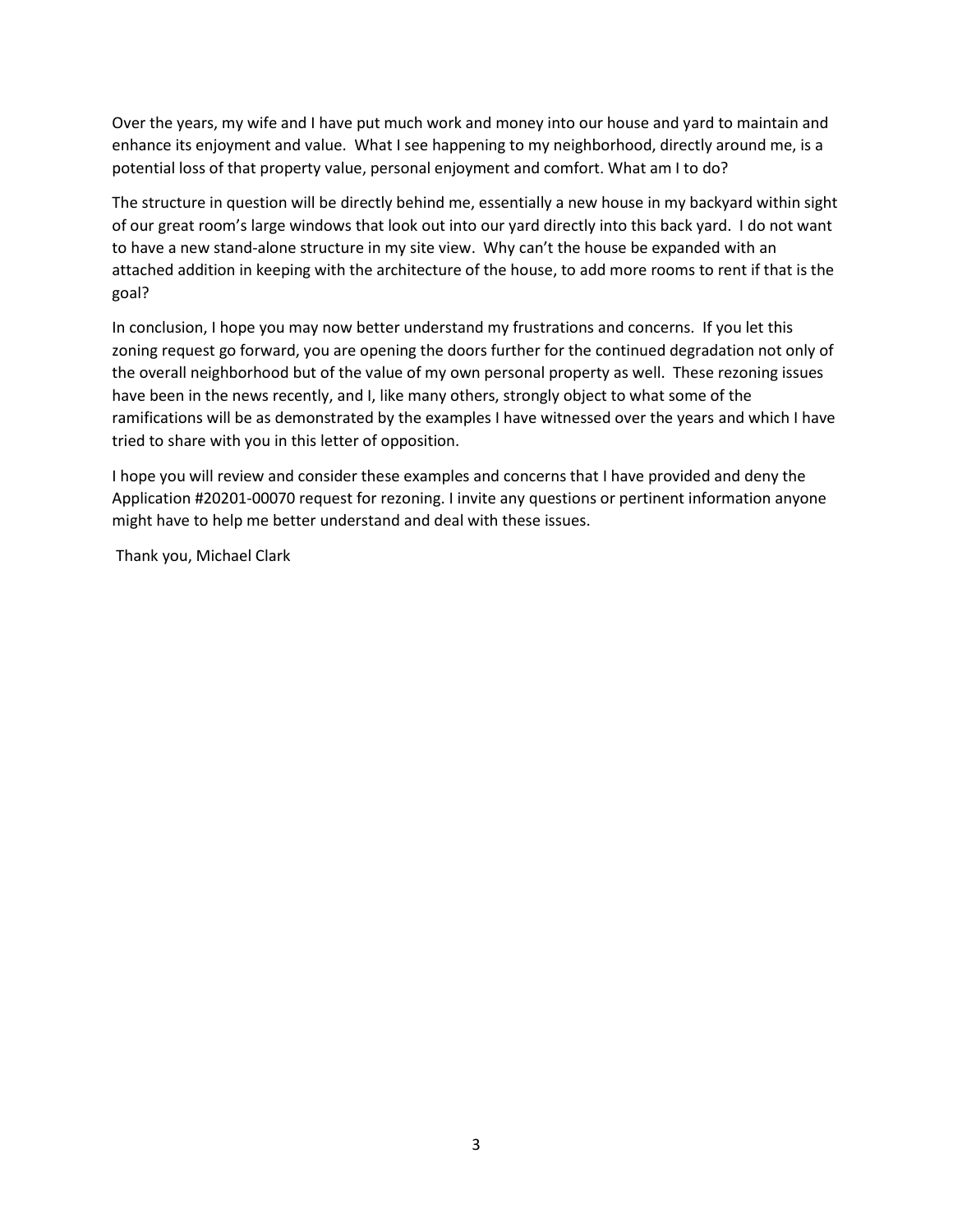| From:    | Planningboard - CPD                                |
|----------|----------------------------------------------------|
| To:      | Ibanez, Edson - CPD City Planner Associate         |
| Subject: | FW: Denver"s Planning Board Comment Form #13366277 |
| Date:    | Tuesday, October 27, 2020 11:15:38 AM              |

**From:** noreply@fs7.formsite.com <noreply@fs7.formsite.com> **Sent:** Tuesday, October 27, 2020 10:31 AM To: Planningboard - CPD <planningboard2@denvergov.org> **Subject:** Denver's Planning Board Comment Form #13366277



| <b>Name</b>                        | Michael Clark         |
|------------------------------------|-----------------------|
| <b>Address</b>                     | 3388 S. Galena Ct.    |
| <b>City</b>                        | Denver                |
| <b>State</b>                       | Colorado              |
| <b>ZIP</b> code                    | 80231                 |
| <b>Email</b>                       | misuclark@comcast.net |
| Agenda item you are commenting on: | Rezoning              |
| <b>Address of rezoning</b>         | 3397 S. Geneva St.    |